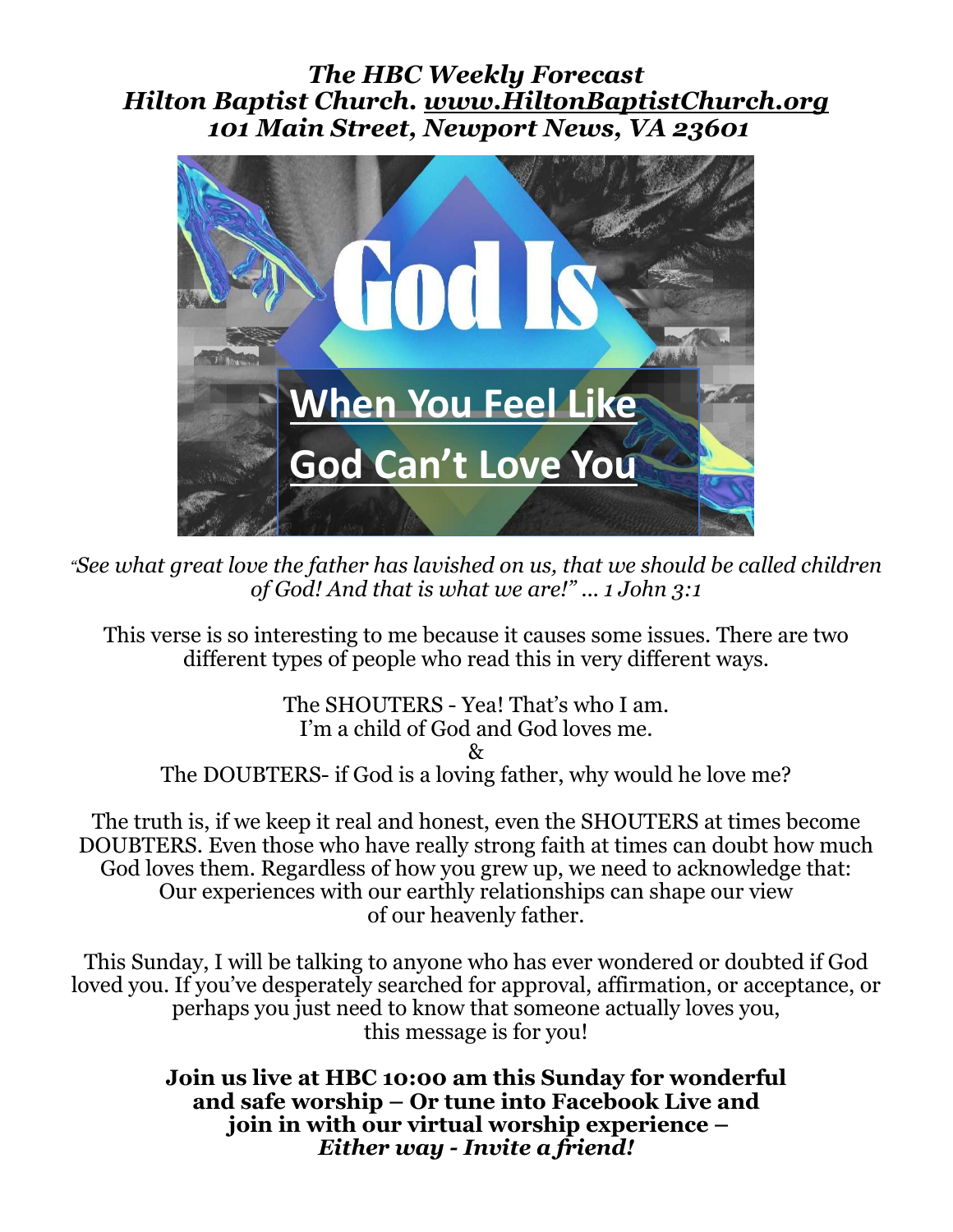

### *Never Doubt God's Extravagant Love For You…*

*"God showed how much he loved us by sending his only Son into the world so that we might have eternal life through him. This is real love . . he sent his Son as a sacrifice to take away our sins." - 1 John 4:9–10* 

Everything in life changes—relationships, jobs, fame. One minute you feel like a hero; the next minute you feel like a zero. But there's one thing in the universe that will never change: God's

love.

Knowing that God still loves you no matter what happens — your failures, your brokenness, your sin — provides a rock solid foundation in your life.

Consider the small word "so" that goes before "love" in the Bible's most famous verse, John 3:16. The verse says, "God so loved the world . . . " (NIV).

God loves you with an extravagant, lavish love that can never be taken away. It's beyond comprehension. He loves you on your good days and your bad days. He loves you when it's raining and when the sun is shining.

God says he doesn't want you to just recognize this lavish love intellectually. He wants you to recognize it emotionally. Love is God's nature. God created the universe and everything in it for no other reason than so he could love it. And God created you so he could love you.

In fact, in Jesus, God shows us what real love, his love, looks like*. "God showed how much he loved us by sending his only Son into the world so that we might have eternal life through him. This is real love . . . he sent his Son as a sacrifice to take away our sins" (1 John 4:9–10).*

Many people say they love you. God showed you how much he loves you. He loved you so much it hurt. He sacrificed his Son. When Jesus died for you, he was saying he loved you so much he'd rather die than live without you.

And the Bible says that's what real love, the kind of love that you can build your life upon, looks like. Real love makes sacrifices. Real love endures to the end. Real love gives all.

So if you have ever doubted God's love for you, focus on the extravagance what He has done for you. That's the kind of love only God has for you. And he's waiting with open arms to show you.

*On the grace journey together with you, Lynwood*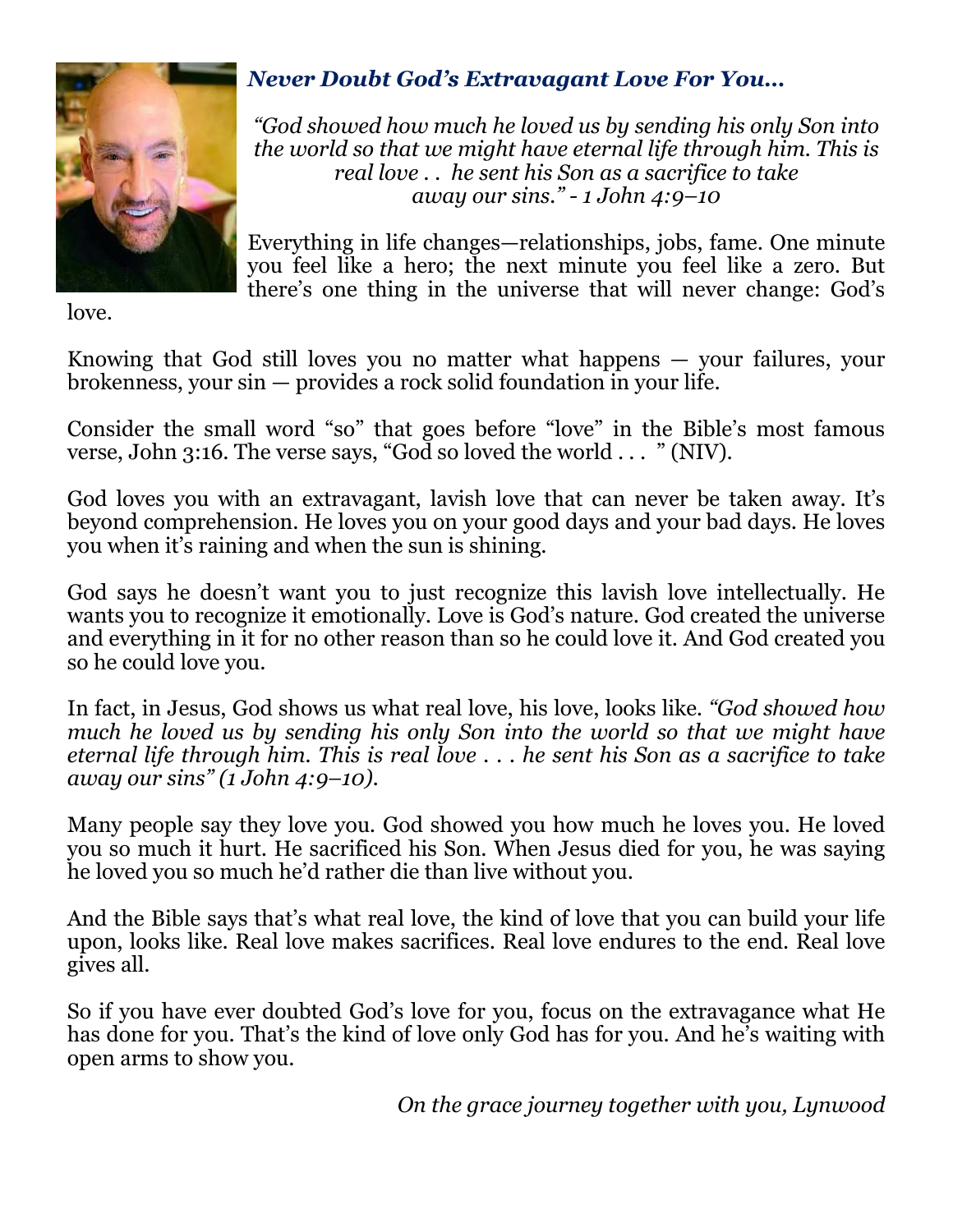# **The Hilton Baptist Church Record**

## **Lynwood Wells, Pastor**

## **April 5, 2022**

### *Serving our Community with the Love of Jesus!*

#### 3/31/2022 Budget \$4250.00 It is more blessed 4/3/2022 to give Budget \$4247.00 than to Budget Designated \$25.00 in Memory of Carolyn Miller receive. Annie Armstrong \$510.00 Cash in Cash out—Sonshine kids \$25.00 Cash in Cash out– Peninsula Rescue Mission \$25.00 *Annie Armstrong*  Food Pantry in Memory of Vince Figuenick \$500.00 *Easter Offering*  Food Pantry \$225.00 Total to date \$1250.00 Total Deposit \$5557.00



**Good Friday Service April 15 7pm Easter Celebration April 17 10am**  Plan on attending and bringing a friend!

We have so much to celebrate! Jesus is Alive!

**Kids Easter Party & Egg Hunt** 

*Sonshine Kids Easter Egg Hunt and Party Saturday, April 9th 11am– 2pm* 

### *REGISTER YOUR KIDS TODAY!*

Can you help with the Easter Celebration….Please call Dreama at the office!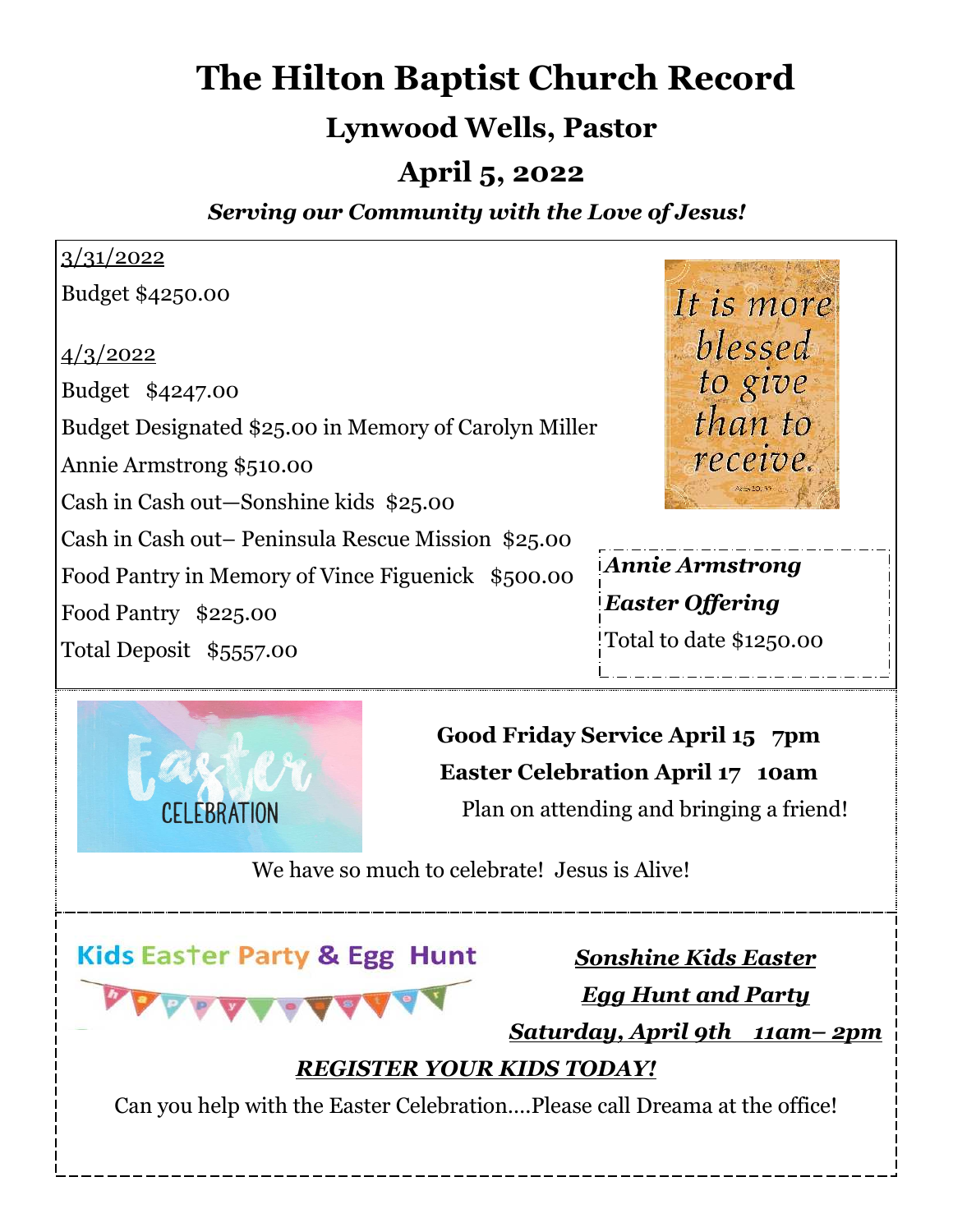### *Lock up/ Hall Monitor*

4/10 Joe Wircenski 4/17 Pam Cook *Counter*  4/11 Joe Wircenski

4/18 Margaret Upole

### *Kids Church Helper*

4/10 Shannon (JC) and Youth

4/17 Tracy Venable

### *A Special Thanks*

Dear HBC Family and Friends, Thank you all for the kindness love and prayers during Vince's passing. The phone calls and visits meant so much. His Homegoing was so sudden and unexpected and having your love and support was a great comfort.

Much love, Diane Figuenick

## *Happy Birthday in April*

| Charles Vassar 4/3          | Lillian Clopton $4/26$ |
|-----------------------------|------------------------|
| Denise Vassar 4/8           | Wayne Tawney 4/29      |
| Carole Turner $4/9$         |                        |
| Ellen Lupton $4/12$         |                        |
| Tara Borton $4/13$          |                        |
| Susan Hudson $4/14$         |                        |
| Layla Hudgins 4/17          |                        |
| <b>Pat Painter 4/17</b>     |                        |
| Reagan Fries 4/20           |                        |
| Nicholas Gibson $4/20$      |                        |
| $\frac{1}{2}$ Dot Cook 4/22 |                        |

## *Calendar*

### *Tuesday, April 5th*

1pm—2pm Food Distribution

### *Wednesday, April 6th*

7pm Facebook Bible Study

*Thursday, April 7th* 

1pm-2pm Food Distribution

*Saturday, April 9th* 

11am-2pm Kids Easter Celebration

## *Sunday, April 10th*

10am Live Worship at HBC Virtual Worship Online 10am Sonshine Kids PALM SUNDAY

## *Tuesday, April 12th*

1pm-2pm Food Distribution 6:30pm Vision Team Meeting

*Wednesday,, April 13th* 

7pm Facebook Bible Study

*Thursday, April 14th* 

1pm– 2pm Food Distribution

*Sunday, April 17th Happy Easter Join us to Celebrate Jesus!* 

10am Live Worship at HBC Virtual Worship Online 10am Sonshine Kids Sedgefield Canned goods are due today.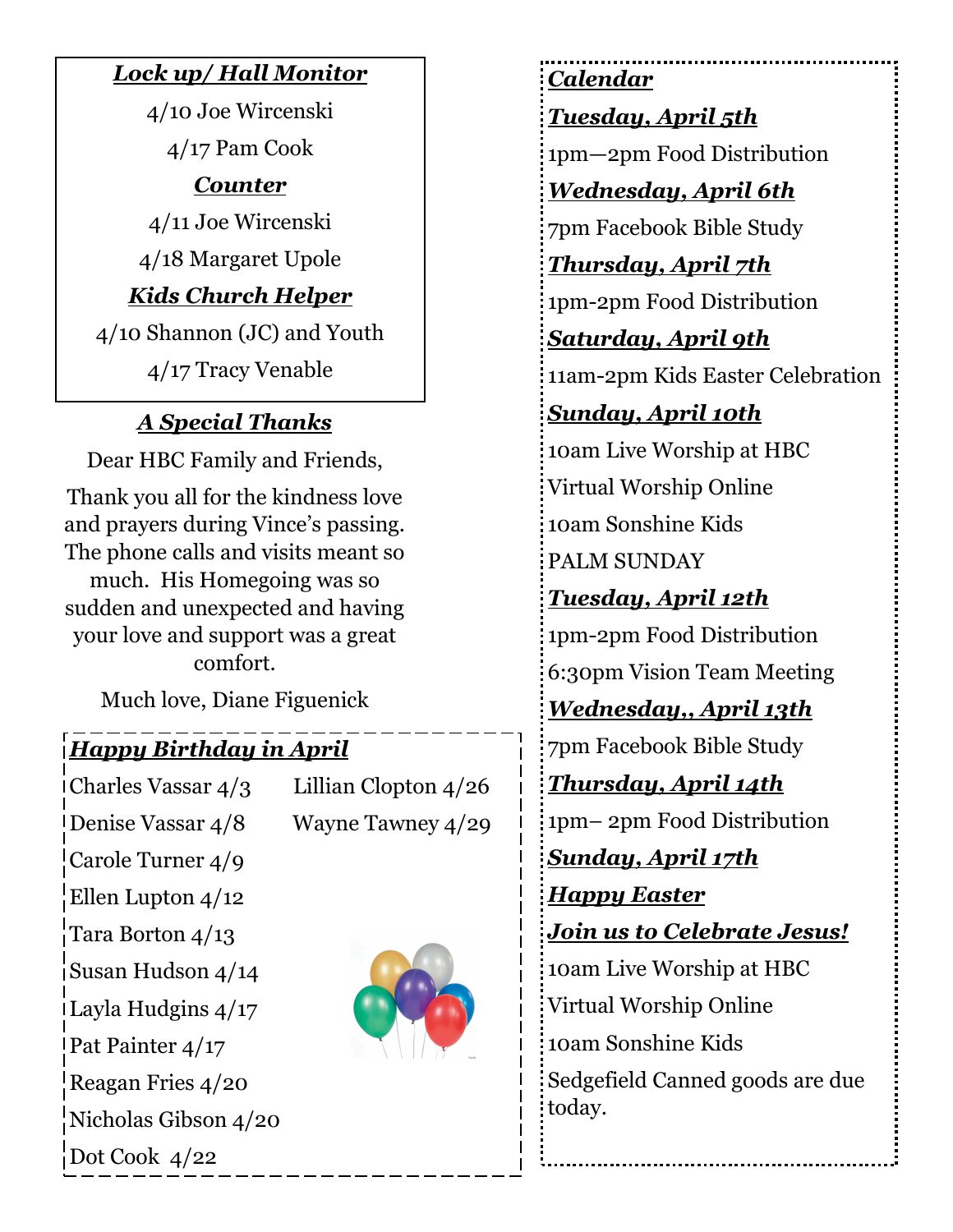God did not lead you into this present suffering, but he bas promised he'll stay with you there.

He's promised to mend

every broken thing.

This is the hope of resurrection.

#### *For Those Are Suffering*

One of the most comforting truths of our faith is this: that God does not abandon us in our suffering.

And one of the biggest lies of our enemy and our own human misconceptions is this: That God *caused* the suffering and brought evil upon you.

Yes, we all suffer. Some of the most faithful Christians I know have endured great pain and

suffering. And yes, I know that because God is Redeemer, He can bring great good out of great suffering. But the God I know did not *give* you cancer, harm your kid, tempt the gunman, or send the hurricane to your city.

If that were the case, imagine how this would feel: the God you really needed to comfort you during your time of trial … has been identified as the one who brought this hell upon you. It simply doesn't ring true.

If you are in emotional or physical pain today, know that God is not the source of your suffering. He is the source of your comfort, strength and your redemption!

#### *Think They're The Only Ones Here!*

One day, 3 men died and went to heaven. "Religion?" God's secretary asked the first man.

"Jewish," the man replied. "Okay, go to room 23, but be very quiet when you go past room 8," the secretary said.

"Religion?" he asked the second man. "Catholic." "Go to room 10, but be very quiet when you go past room 8."

"Religion?" he asked the third man. "Lutheran" "Go to room 71, but be very quiet when you go past room 8."

"Why must I be quiet when I go past room 8?" the man asked.

The secretary replied, "Oh, the Baptists are in room 8, and they think that they are the only ones here."

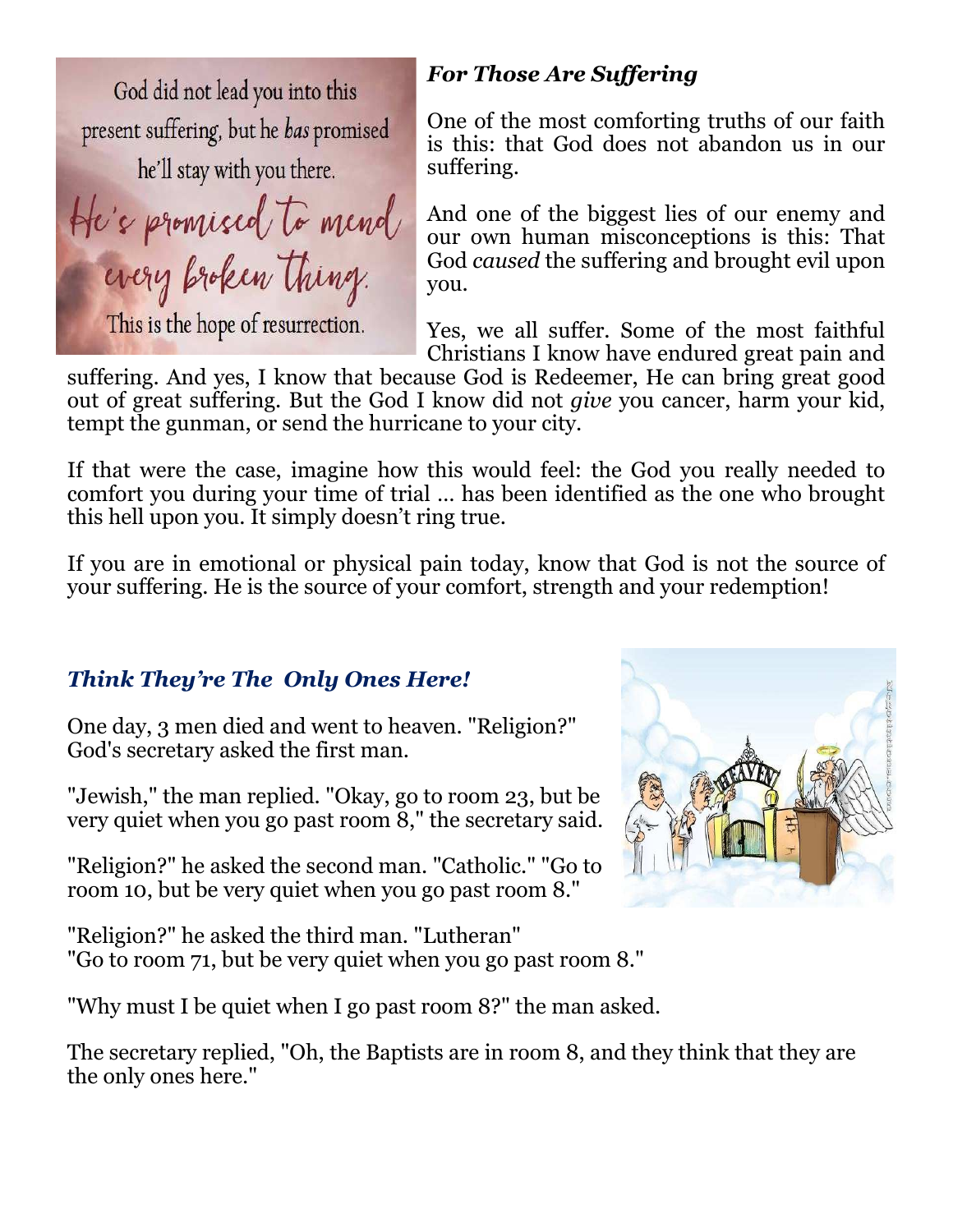

#### *What Is Easter & Why Do Christians Celebrate It?*

*"Jesus replied, 'The hour has come for the Son of Man to be glorified. Very truly I tell you, unless a kernel of wheat falls to the ground and dies, it remains only a single seed. But if it dies, it produces many seeds. Anyone who loves their life will lose it, while anyone who hates their life in this world will keep it for eternal life." John 12:23-25* 



Christians celebrate Easter in remembrance of Jesus' resurrection from death, three days after being hung on a cross. "Luke tells us, having done all of his historical research," that for forty days, Jesus gave many infallible proofs, "and Paul himself," John Piper explains, *"said that five hundred people had seen him alive, and some of those are still alive, if you want to go talk to them (1 Corinthians 15:6)."* The substitutionary sacrifice of Christ paid the price for the sins of humanity, once for all. Another scholar explains why Jesus' resurrection is so important: *"It literally changed everything. And that is not only why we celebrate Easter, but it is why we gather every Sunday morning, because every Sunday morning is resurrection Sunday."* 

The Holy Spirit lives in every believer, because of the events we celebrate at Easter. No longer are we slaves to sin but free through the blood of Jesus. *"For God so love the world,"* the Apostle John wrote, *"that He gave His one and only Son."*

Forgiveness was always God's plan. "Easter is the ultimate rescue story," writes Melissa Kruger. And though death has been defeated, Jesus will return. Easter celebrates what has been done, and what is still yet to come!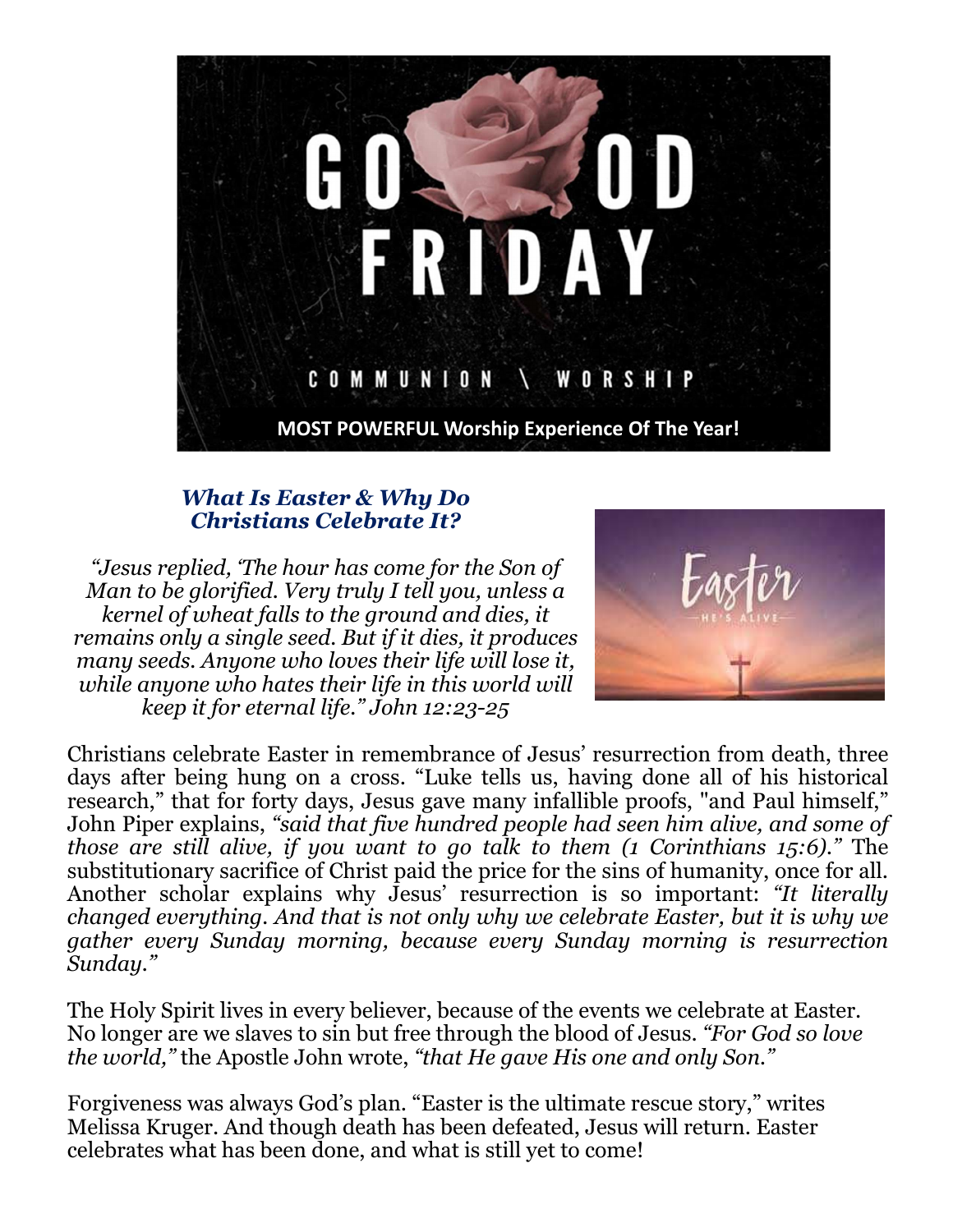

### *"God's House vs. Our House"*

*"Is it a time for you yourselves to be living in your paneled houses, while this house remains a ruin?" — Haggai 1:3-4*

After the Jews returned from exile in Babylon, they began to prosper. They started rebuilding the temple which had been ruined by the Babylonians. But the people of other religions who lived in the land sent letters to Babylon and complained that the Jews were preparing to revolt. For that and other reasons, the rebuilding of the temple stopped.

It seems that the Jews began with a will to rebuild the temple, but when opposition arose, they faltered and lost

focus. They transferred their energy to building and beautifying their own houses. It took the searing words of Haggai to call them back to the priority of rebuilding God's temple.

In the world today, we must not be discouraged by the struggle it takes to build Christ's church. The forces of the devil will try to overcome it, but Jesus will prevail (Matthew 16:18). Remember what Jesus said: *"Seek first [God's] kingdom and his righteousness, and all these things will be given to you as well" (Matthew 6:33).* 

It's not that God necessarily wants us to live in a bleak apartment without beautiful paneling. But if that's what it takes to build God's kingdom, we must be willing to sacrifice. Our treasures are in heaven!

*God is doing some exciting new and powerful things through the faithful people of God at HBC!*

*Please remember your tithing commitments and giving and be part of the ongoing miracle!* 

### **REVERENDFUN COM COPYRIGHT BIBLE GATEWAY**



Thanks to Steve Doyal (See Matthew 4:1-11) INTO BREAD? ... IF YOU'RE GOING TO TEMPT IN THIS DAY AND AGE YOU CAN'T GO ALL CARB ON PEOPLE FYI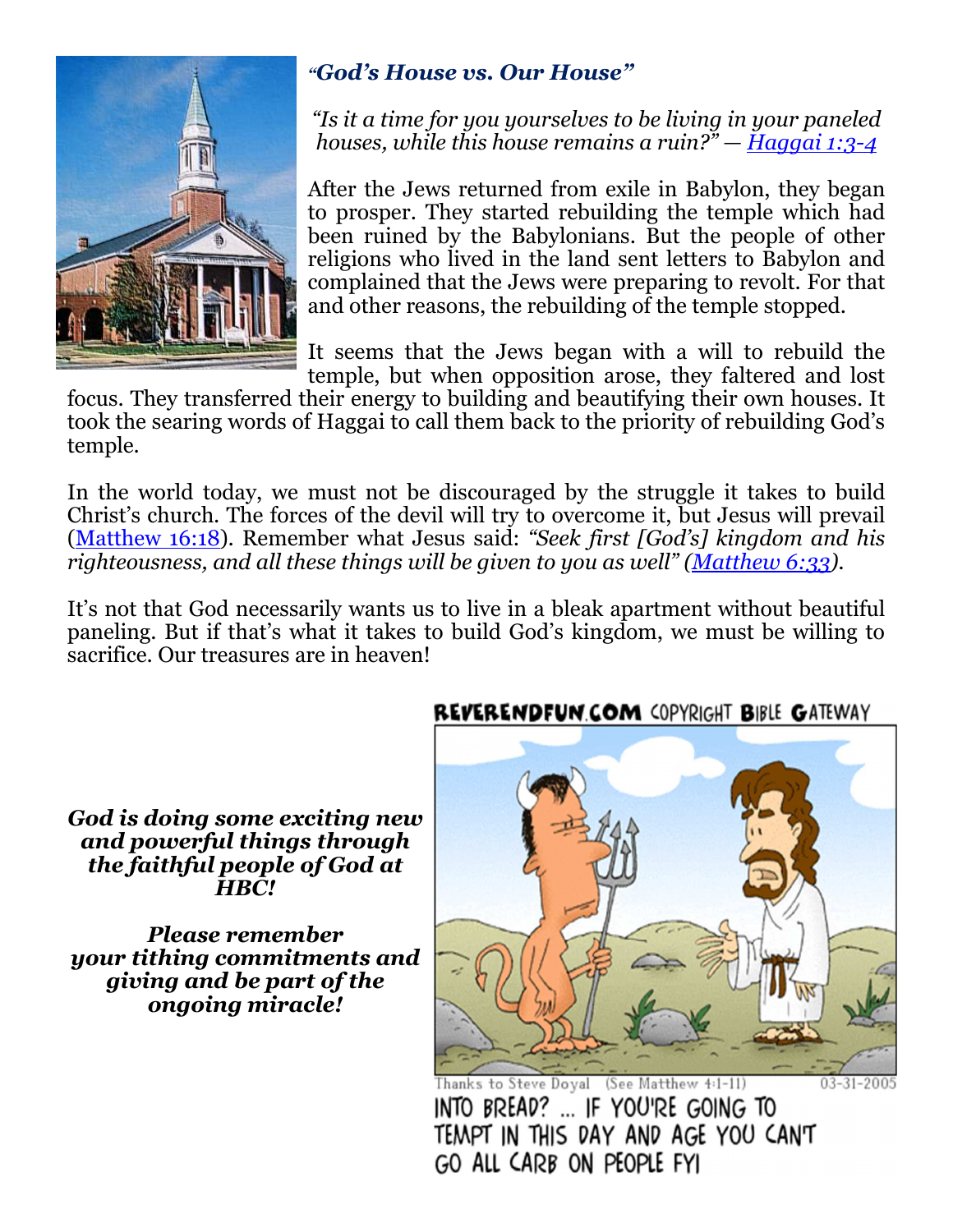

### *Don't Give Up When Times Get Tough!*

*"That is why we never give up. Though our bodies are dying, our spirits are being renewed every day. For our present troubles are quite small and won't last very long. Yet they produce for us a glory that vastly outweighs them and will last forever! So we don't look at the troubles we can see now; rather, we fix our gaze on things that cannot be seen. For the things we see now will soon be gone, but the things we cannot see will last forever" (2 Cor.) 4:16-18 NLT).* 

I seem to recall that it was in the Springtime of 1984 that I first heard these inspirational words, *"Tough Times Never Last But Tough People Do!"* It was during my first visit to the magnificent Crystal Cathedral in Garden Grove California, and the speaker was Robert Schuller.

Everyone at one time or another in their lives have faced tough times and asked these probing questions. Why do bad things happen to good people? Why do we have to suffer? Why is life so difficult sometimes? And as difficult as it may be to hear and to understand, God will often allow and use your pain for his purpose. Don't be surprised if he is using tough times in your life to both strengthen and test your faithfulness.

Faithful people keep on keeping on when other people choose to give up. Faithful people are diligent and determined. They are persistent. They change their perspective and focus on God's promises in his Word.

In 2 Corinthians 4, Paul says you need to get the right perspective when you're going through a problem. If you want to persist, don't look at the temporary problem. Look at the long-term reward. Don't look at the temporary pain; look at the long-term gain. Don't look at it with the short-term view, "What's happening to me right now?" Instead, look deeper at the character that you are building because you haven't given up. That "toughness" of your spirit will become the anchor of your soul when the storms of life are raging all around you.

During just such times as these you discover a secret about the true nature of your relationship with God… God is more interested in what you are becoming than what you accomplish.

If you are facing difficult times right now, I challenge you to write this verse on a  $3\times 5$ card and memorize it: *"So let's not get tired of doing what is good. At just the right time we will reap a harvest of blessing if we don't give up"* (Galatians 6:9 NLT).

I pray these thoughts and words will encourage you to keep going. God is working in you and for you, at just the right time and in just the right ways. You will be rewarded for your faithfulness!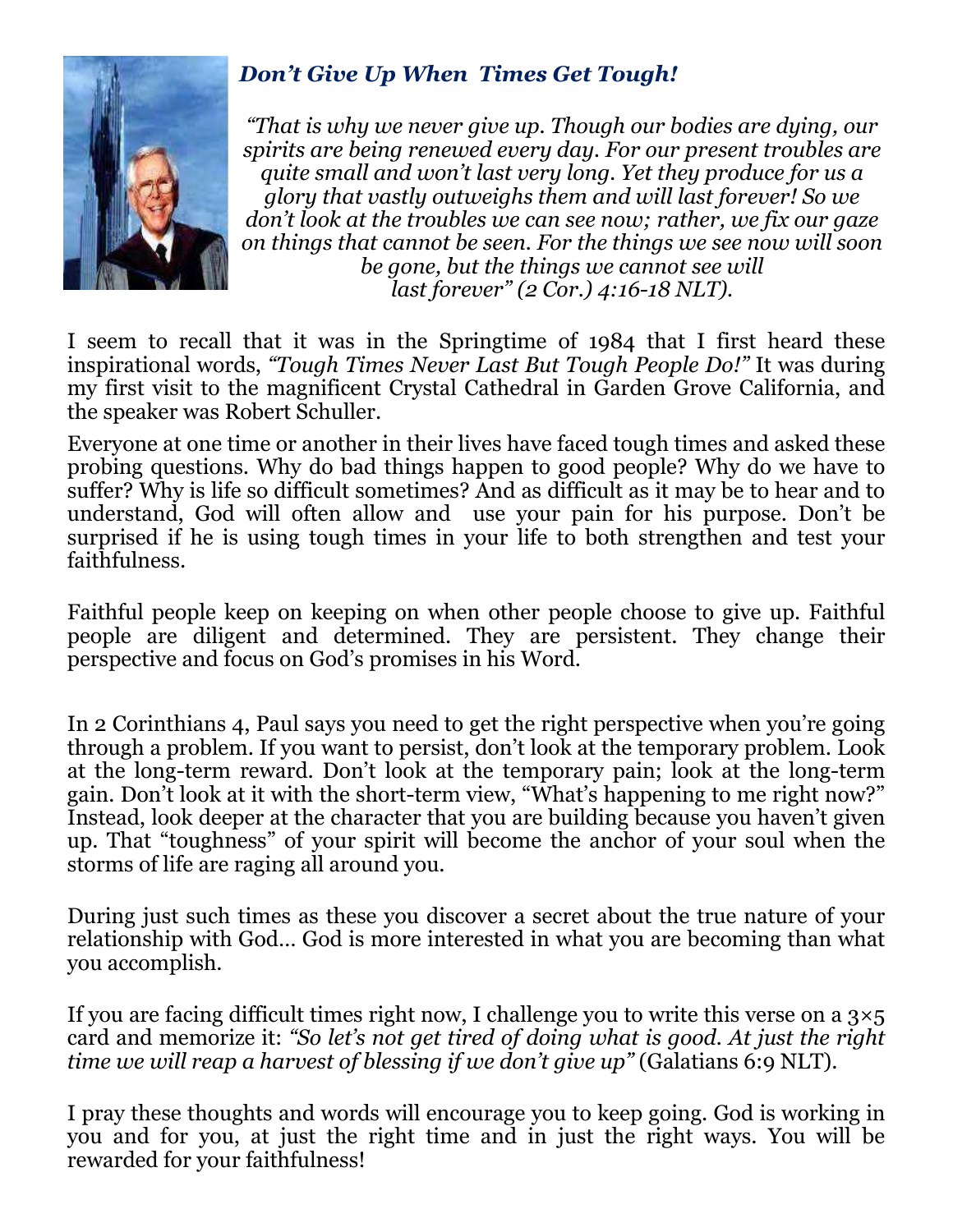#### *Words Of Encouragement!*

Words of encouragement often come through the experiences of another person's life. Sometime those experiences are painful. Other times they are the fruit of successful endeavors.

As you read and reflect upon the truths expressed here, allow them to saturate your soul. The may challenge you. They may heal you. Either way...I pray they will bless you!



*"Everyone has inside them a piece of good news. The good news is you don't know how great you can be! How much you can love! What you can accomplish! And what your potential is." – Anne Frank* 

 *"The world breaks everyone, then some become strong at the broken places." - Ernest Hemingway* 

 *"Strength does not come from winning. Your struggles develop your strengths. When you go through hardships and decide not to surrender, that is strength." - Arnold Schwarzenegger* 

*"Courage doesn't always roar. Sometimes courage is the quiet voice at the end of the day saying, "I will try again tomorrow." – Mary Anne Radmacher* 

 *"You must do the thing you think you cannot do." - Eleanor Roosevelt* 

*"Difficulties are meant to rouse, not discourage. The human spirit is to grow strong by conflict." - William Ellery Channing* 

 *"Worrying does not empty tomorrow of its troubles. It empties today of its strength." - Corrie ten Boom* 

*"In the end, some of your greatest pains become your greatest strengths." - Drew Barrymore* 

 *"It is time for us all to stand and cheer for the doer, the achiever – the one who recognizes the challenges and does something about it." – Vince Lombardi* 

> *"Nothing is more beautiful than the smile that has struggled through the tears." - Demi Lovato*

 *"We must accept finite disappointment, but we must never lose infinite hope." – Martin Luther King* 

 *"Even the darkest night will end and the sun will rise!" Victor Hugo – The final chorus of the musical "Les Miserables"*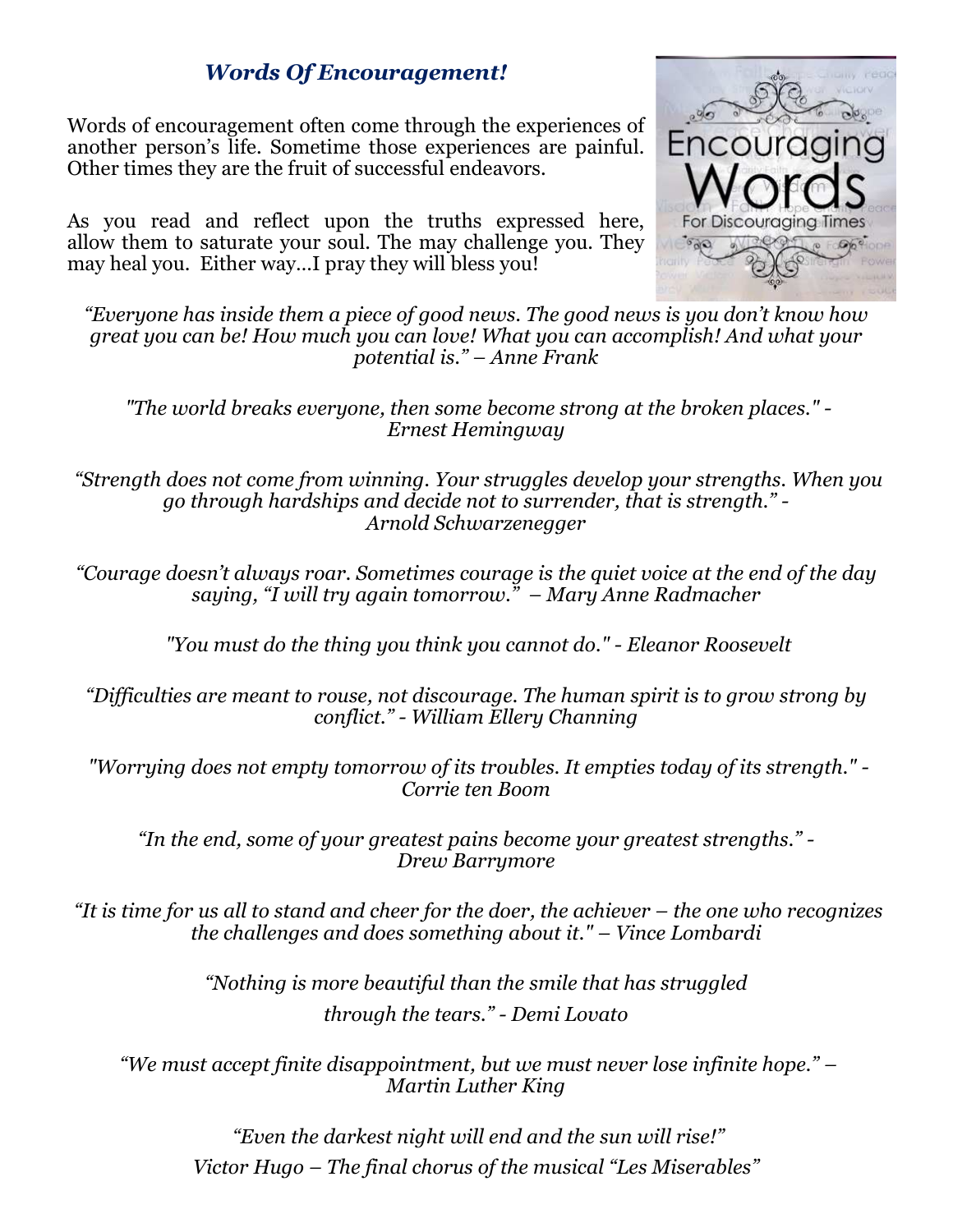

### *The Strength to Start Over*

*"And straightway he preached Christ in the synagogues, that He is the Son of God." Acts 9:20* 

In the beginning of Saul's early adult life, the scriptures reveals how he wanted to imprison, or murder any disciple

of the Lord he could find. But what Saul would soon discover, is that the Lord of the disciples would find him first. For there was a day, when Saul was walking on the road to Damascus, and it would be on this day, that he would be forever changed.

The first thing that the Lord did when it came to Saul, is to change his name. For he would now be known from that day forward, as Paul. And more importantly, he was no longer zealous for the "ceremonial law" for he was now instead, a minister that was devoted, to the spreading of the gospel of Jesus Christ.

Now one can't help but to wonder, where did Paul find the strength to start over; to abandon a path that he knew, for a path, that he had no clue on where it would take him? How could he become apart of the very thing, he was trying to put an end too? How could he now call himself a follower of Christ, after spending so much of his early life, trying to destroy the very same people, who themselves were followers?

I mean after all, the Pharisees knew him as "Saul of Taurus: the defender of the law of Moses." But now he's saying to his fellow Pharisees, that all that they'd known, all that they'd lived for, could be no more, for they had to change.

Understand that the strength to start over, comes from having the knowledge of God's Word. It also comes from one, who constantly press themselves, when it comes to having a constant, developing, good relationship with the Lord. For I like to think, that this is why, it's also crucial for us to pray, and feed from the Word of the God daily.

Know that the more time you spend alone with God, the more willing you will be, to learn how to have the Spirit of the Lord teaching and guiding you in your everyday life. Keep in mind, that walking with God, will challenge you to reach beyond the natural things you have grown familiar with from within your life.

Later in his life when he looked upon his transformative experience, he would sum it all up like this…

*"For I am the least of the apostles and do not even deserve to be called an apostle, because I persecuted the church of God. But by the grace of God I am what I am…" 1 Corinthians 15:9,10*